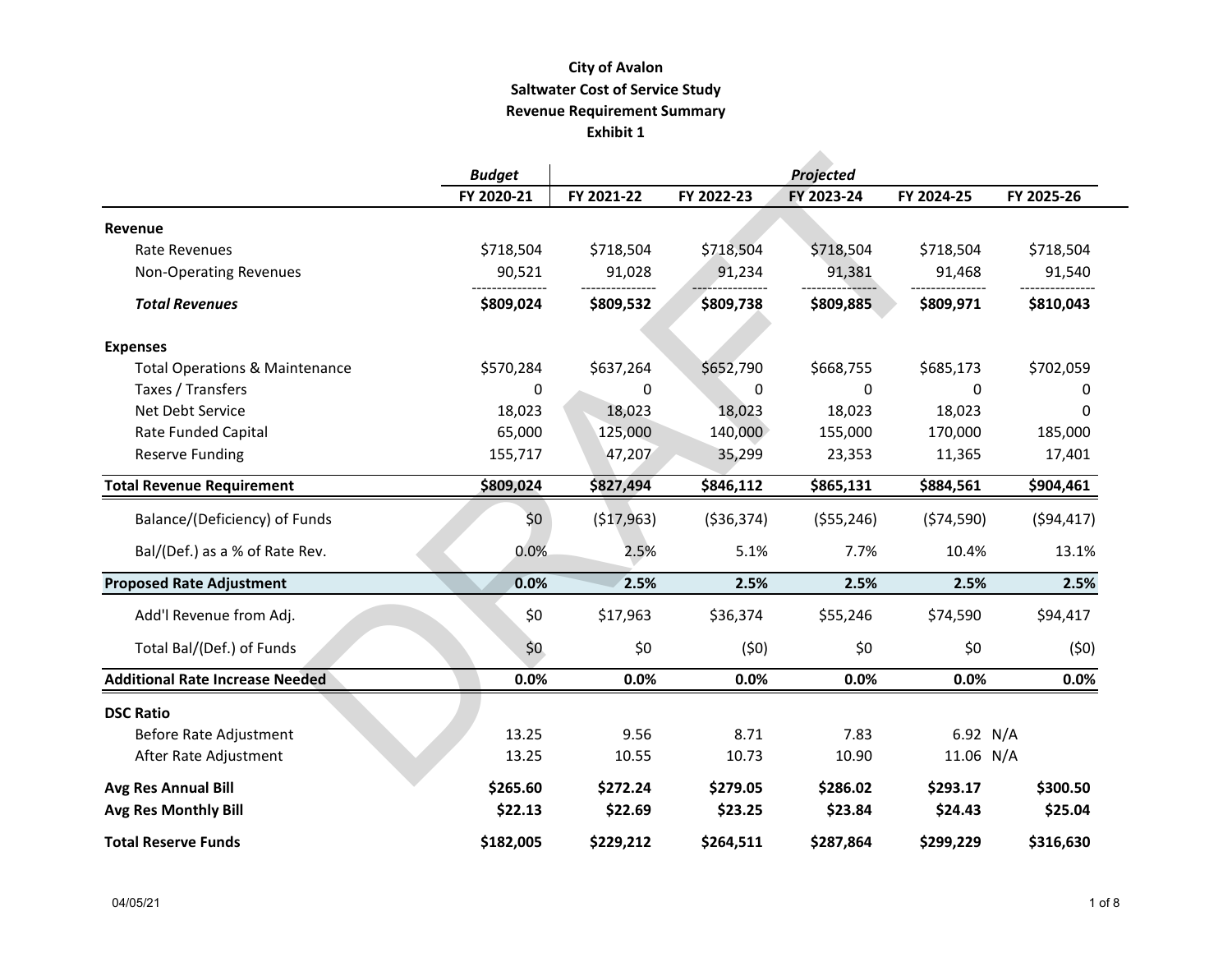# **City of Avalon Saltwater Cost of Service Study** *Page 1 of 3* **of 3***altwater Cost of Service Study**Page 1 of 3<i>altwater* **Cost of 3***altwater* $\frac{1}{2}$ **Exhibit 2 Escalation Factors**

|                                 | <b>Budget</b> |            |            | Projected  |            |            |
|---------------------------------|---------------|------------|------------|------------|------------|------------|
|                                 | FY 2020-21    | FY 2021-22 | FY 2022-23 | FY 2023-24 | FY 2024-25 | FY 2025-26 |
| <b>Revenues</b>                 |               |            |            |            |            |            |
| <b>Customer Growth</b>          | Calculated    | 0.0%       | 0.0%       | 0.0%       | 0.0%       | 0.0%       |
| <b>Consumption Growth</b>       | 0.0%          | 0.0%       | 0.0%       | 0.0%       | 0.0%       | 0.0%       |
| <b>Miscellaneous Revenues</b>   | 0.0%          | 0.0%       | 0.0%       | 0.0%       | 0.0%       | 0.0%       |
| <b>Expenses</b>                 |               |            |            |            |            |            |
| Labor                           | <b>Budget</b> | 30.0%      | 3.0%       | 3.0%       | 3.0%       | 3.0%       |
| <b>Benefits - Medical</b>       | <b>Budget</b> | 5.0%       | 5.0%       | 5.0%       | 5.0%       | 5.0%       |
| Benefits - Other                | <b>Budget</b> | 3.5%       | 3.5%       | 3.5%       | 3.5%       | 3.5%       |
| <b>Materials &amp; Supplies</b> | <b>Budget</b> | 2.5%       | 2.5%       | 2.5%       | 2.5%       | 2.5%       |
| Equipment                       | <b>Budget</b> | 3.5%       | 3.5%       | 3.5%       | 3.5%       | 3.5%       |
| Miscellaneous                   | <b>Budget</b> | 1.5%       | 1.5%       | 1.5%       | 1.5%       | 1.5%       |
| <b>Utilities</b>                | <b>Budget</b> | 3.0%       | 3.0%       | 3.0%       | 3.0%       | 3.0%       |
| Insurance                       | <b>Budget</b> | 3.0%       | 3.0%       | 3.0%       | 3.0%       | 3.0%       |
| Flat                            | <b>Budget</b> | 0.0%       | 0.0%       | 0.0%       | 0.0%       | 0.0%       |
| Interest                        | 0.5%          | 0.5%       | 0.5%       | 0.5%       | 0.5%       | 0.5%       |
| <b>New Debt Service</b>         |               |            |            |            |            |            |
| <b>Low Interest Loans</b>       |               |            |            |            |            |            |
| <b>Term in Years</b>            | 20            | 20         | 20         | 20         | 20         | 20         |
| Rate                            | 2.5%          | 2.5%       | 2.5%       | 2.5%       | 2.5%       | 2.5%       |
| <b>Revenue Bond</b>             |               |            |            |            |            |            |
| Term in Years                   | 20            | 20         | 20         | 20         | 20         | 20         |
| Rate                            | 4.5%          | 4.5%       | 4.5%       | 4.5%       | 4.5%       | 4.5%       |
|                                 |               |            |            |            |            |            |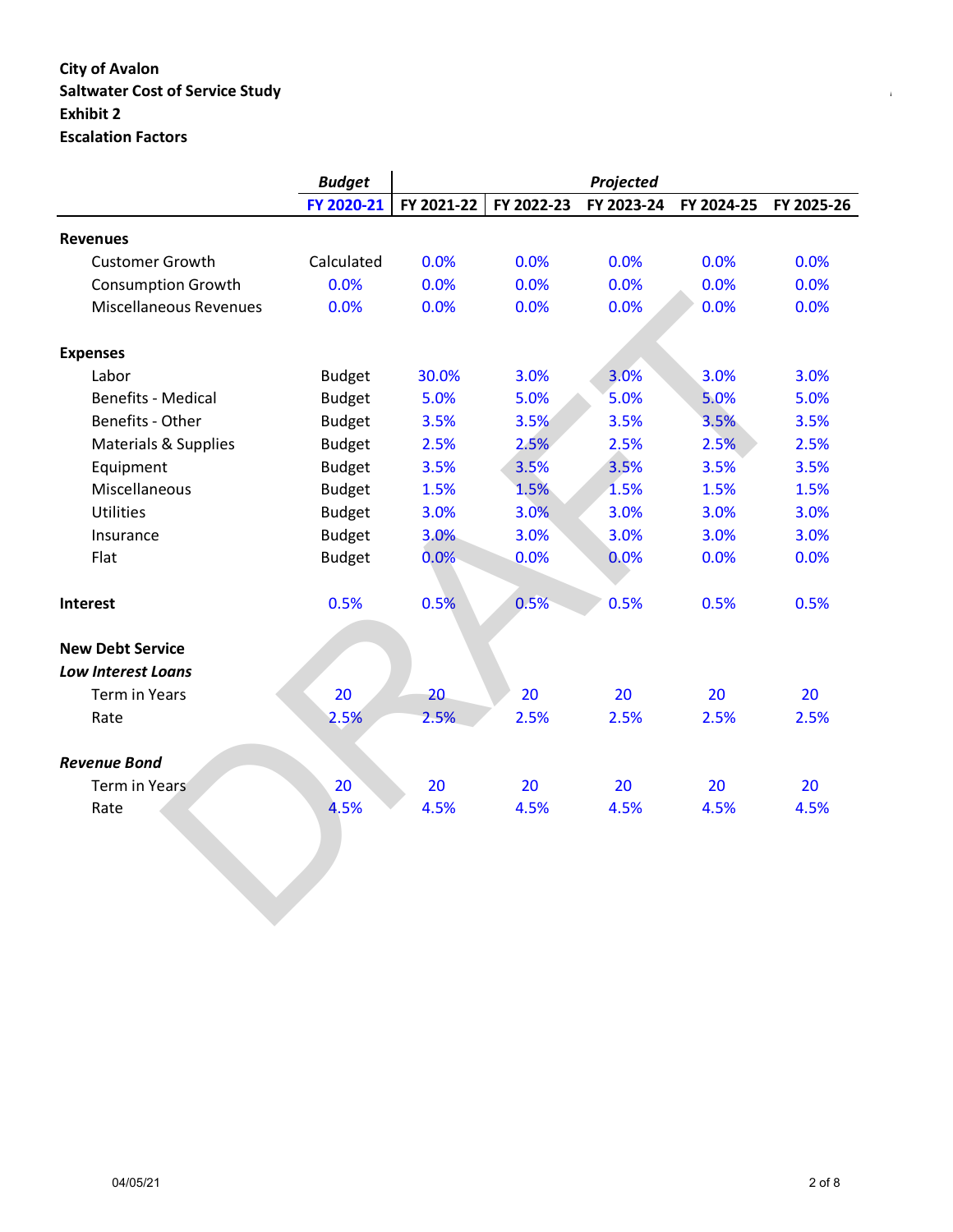### **City of Avalon Saltwater Cost of Service Study** *Page 1 of 4* **Exhibit 3 Revenue Requirement**

|                                            | <b>Budget</b>  |                |                | Projected      |                |                |                           |
|--------------------------------------------|----------------|----------------|----------------|----------------|----------------|----------------|---------------------------|
|                                            | FY 2020-21     | FY 2021-22     | FY 2022-23     | FY 2023-24     | FY 2024-25     | FY 2025-26     | <b>Notes</b>              |
| <b>Revenues</b>                            |                |                |                |                |                |                |                           |
| <b>Rate Revenues</b>                       |                |                |                |                |                |                |                           |
| <b>Total Rate Revenues</b>                 | \$718,504      | \$718,504      | \$718,504      | \$718,504      | \$718,504      | \$718,504      | As Customer Growth        |
| <b>Non-Operating Revenues</b>              |                |                |                |                |                |                |                           |
| Interest                                   | \$521          | \$1,028        | \$1,234        | \$1,381        | \$1,468        | \$1,540        | Calc'd on Oper. Balance   |
| Harbor Enterprise Fund                     | 90,000         | 90,000         | 90,000         | 90,000         | 90,000         | 90,000         | As Customer Growth        |
| Miscellaneous Revenue                      | $\mathbf{0}$   | 0              | 0              | $\Omega$       | $\Omega$       | $\mathbf{0}$   | As Miscellaneous Revenues |
| <b>Total Non-Operating Revenues</b>        | \$90,521       | \$91,028       | \$91,234       | \$91,381       | \$91,468       | \$91,540       |                           |
| <b>Total Revenues</b>                      | \$809,024      | \$809,532      | \$809,738      | \$809,885      | \$809,971      | \$810,043      |                           |
| <b>Salt Water Administration</b>           |                |                |                |                |                |                |                           |
|                                            |                |                |                |                |                |                |                           |
| <b>Salaries &amp; Benefits</b>             | \$21,221       | \$27,587       | \$28,414       | \$29,267       | \$30,145       | \$31,049       | As Labor                  |
| Salaries Regular<br><b>FICA Retirement</b> |                |                |                |                |                |                | As Benefits - Other       |
| <b>CALPers Unfunded Liability PMT</b>      | 3,062<br>2,871 | 3,169<br>2,971 | 3,280<br>3,075 | 3,395          | 3,514<br>3,295 | 3,637<br>3,410 | As Benefits - Other       |
| Health / Life Insurance                    | 1,700          | 1,785          | 1,874          | 3,183          | 2,066          | 2,170          | As Benefits - Medical     |
| <b>Workers Comp</b>                        | 965            | 1,013          | 1,064          | 1,968<br>1,117 | 1,173          | 1,232          | As Benefits - Medical     |
| Unemployment Ins                           | 424            | 437            | 450            | 463            | 477            | 492            | As Insurance              |
| <b>Other Personnel Expenses</b>            | 0              | 0              | 0              | 0              | 0              | $\mathbf{0}$   | As Benefits - Other       |
| <b>Total Salaries &amp; Benefits</b>       | \$30,243       | \$36,962       | \$38,158       | \$39,393       | \$40,669       | \$41,988       |                           |
|                                            |                |                |                |                |                |                |                           |
| <b>Maintenance &amp; Operations</b>        |                |                |                |                |                |                |                           |
| Special Dept. Expense                      | \$500          | \$508          | \$515          | \$523          | \$531          | \$539          | As Miscellaneous          |
| <b>Emergency Maintenance</b>               |                | 0              | 0              | 0              | 0              | 0              | As Materials & Supplies   |
| Communications                             | 250            | 256            | 263            | 269            | 276            | 283            | As Materials & Supplies   |
| <b>Total Maintenance &amp; Operations</b>  | \$750          | \$764          | \$778          | \$792          | \$807          | \$821          |                           |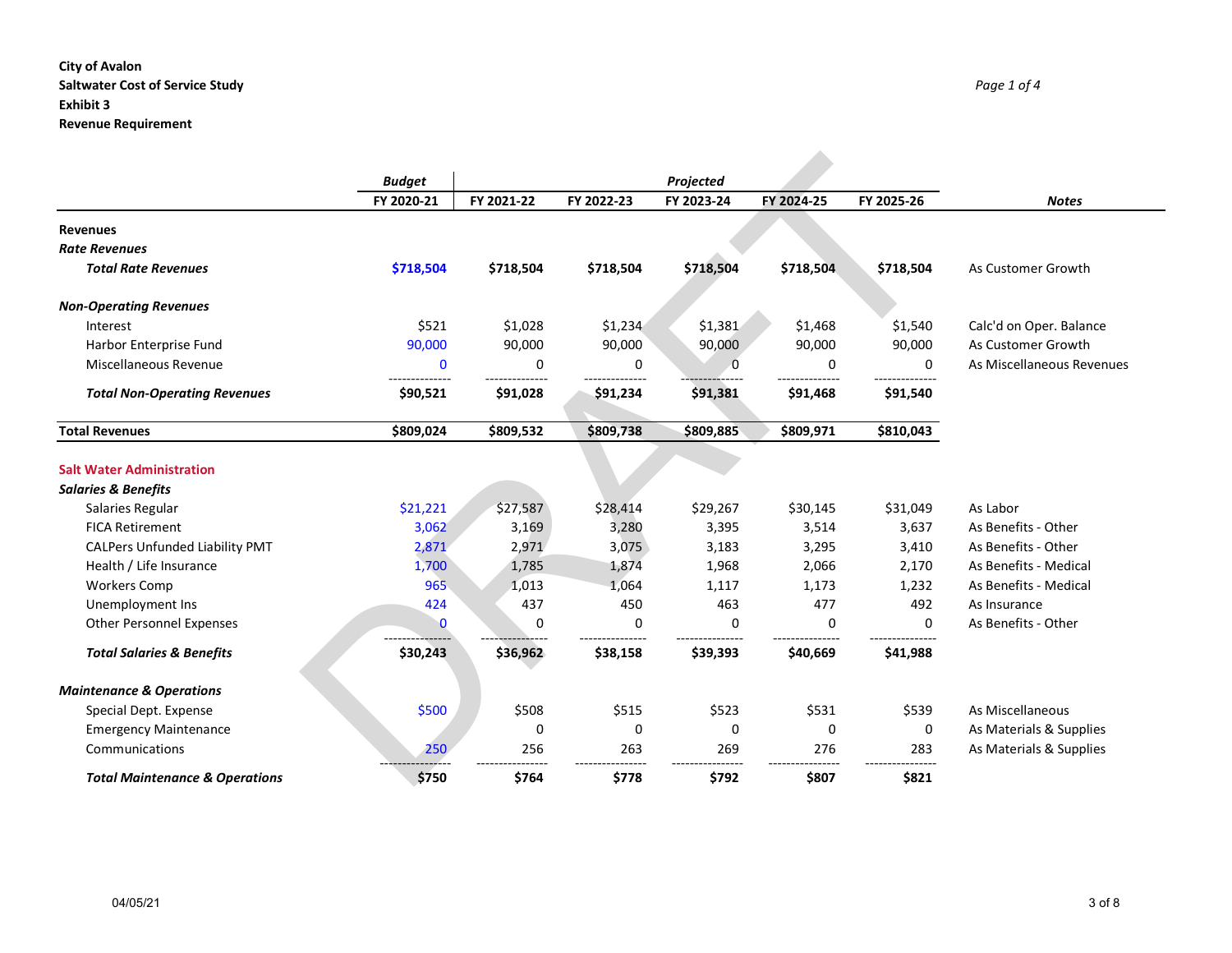### **City of Avalon Saltwater Cost of Service Study** *Page 2 of 4* **Exhibit 3 Revenue Requirement**

|                                            | <b>Budget</b>                |            |             | Projected   |             |              |                         |
|--------------------------------------------|------------------------------|------------|-------------|-------------|-------------|--------------|-------------------------|
|                                            | FY 2020-21                   | FY 2021-22 | FY 2022-23  | FY 2023-24  | FY 2024-25  | FY 2025-26   | <b>Notes</b>            |
| <b>Contract Services</b>                   |                              |            |             |             |             |              |                         |
| <b>Professional Services</b>               | \$4,000                      | \$5,200    | \$5,356     | \$5,517     | \$5,682     | \$5,853      | As Labor                |
| City Attorney Retainer                     | $\mathbf 0$                  | 0          | $\mathbf 0$ | 0           | $\mathbf 0$ | $\mathbf 0$  | As Labor                |
| <b>Environ Strategy Consultants</b>        | 288,000                      | 292,320    | 296,705     | 301,155     | 305,673     | 310,258      | As Miscellaneous        |
| <b>Environ Contract - OT</b>               | $\mathbf 0$                  | 0          | 0           | 0           | 0           | $\mathbf 0$  | As Labor                |
| <b>Environ - Maintanance</b>               | $\mathbf{0}$                 | 0          | 0           | $\mathbf 0$ | 0           | $\mathbf{0}$ | As Materials & Supplies |
| <b>Total Contract Services</b>             | ---------------<br>\$292,000 | \$297,520  | \$302,061   | \$306,672   | \$311,355   | \$316,110    |                         |
| <b>Internal Services</b>                   |                              |            |             |             |             |              |                         |
| <b>General Insurance</b>                   | \$17,026                     | \$17,537   | \$18,063    | \$18,605    | \$19,163    | \$19,738     | As Insurance            |
| Admin Overhead                             | 66,364                       | 86,273     | 88,862      | 91,527      | 94,273      | 97,101       | As Labor                |
| <b>Total Internal Services</b>             | \$83,390                     | \$103,810  | \$106,925   | \$110,132   | \$113,436   | \$116,839    |                         |
| <b>Total Salt Water Administration</b>     | \$406,383                    | \$439,056  | \$447,921   | \$456,989   | \$466,267   | \$475,760    |                         |
| <b>Salt Water Admin Public Works</b>       |                              |            |             |             |             |              |                         |
| <b>Salaries &amp; Benefits</b>             |                              |            |             |             |             |              |                         |
| Salaries Regular                           | \$84,116                     | \$109,351  | \$112,632   | \$116,011   | \$119,491   | \$123,076    | As Labor                |
| Overtime Regular                           | 2,100                        | 2,730      | 2,812       | 2,896       | 2,983       | 3,073        | As Labor                |
| <b>FICA Retirement</b>                     | 14,165                       | 14,661     | 15,174      | 15,705      | 16,255      | 16,824       | As Benefits - Other     |
| <b>CALPers Unfunded Liability PMT</b>      | 8,435                        | 8,730      | 9,036       | 9,352       | 9,679       | 10,018       | As Benefits - Other     |
| Health / Life Insurance                    | 24,844                       | 26,086     | 27,391      | 28,760      | 30,198      | 31,708       | As Benefits - Medical   |
| <b>Workers Comp</b>                        | 3,920                        | 4,116      | 4,322       | 4,538       | 4,765       | 5,003        | As Benefits - Medical   |
| Unemployment Ins                           | 1,723                        | 1,809      | 1,900       | 1,995       | 2,094       | 2,199        | As Benefits - Medical   |
| <b>Clothing Allowance</b>                  | 288                          | 298        | 309         | 319         | 330         | 342          | As Benefits - Other     |
| <b>Total Salaries &amp; Benefits</b>       | \$139,591                    | \$167,782  | \$173,574   | \$179,576   | \$185,796   | \$192,242    |                         |
| <b>Maintenance &amp; Operations</b>        |                              |            |             |             |             |              |                         |
| Special Dept. Expense                      | \$500                        | \$508      | \$515       | \$523       | \$531       | \$539        | As Miscellaneous        |
| Communications                             | 1,700                        | 1,726      | 1,751       | 1,778       | 1,804       | 1,831        | As Miscellaneous        |
| <b>Total Maintenance &amp; Operations</b>  | \$2,200                      | \$2,233    | \$2,266     | \$2,300     | \$2,335     | \$2,370      |                         |
| <b>Internal Services</b>                   |                              |            |             |             |             |              |                         |
| <b>Admin Overhead Allocation</b>           | \$20,110                     | \$26,143   | \$26,928    | \$27,736    | \$28,568    | \$29,425     | As Labor                |
| <b>Total Internal Services</b>             | \$20,110                     | \$26,143   | \$26,928    | \$27,736    | \$28,568    | \$29,425     |                         |
| <b>Total Salt Water Admin Public Works</b> | \$161,902                    | \$196,158  | \$202,768   | \$209,612   | \$216,699   | \$224,037    |                         |
| 04/05/21                                   |                              |            |             |             |             |              |                         |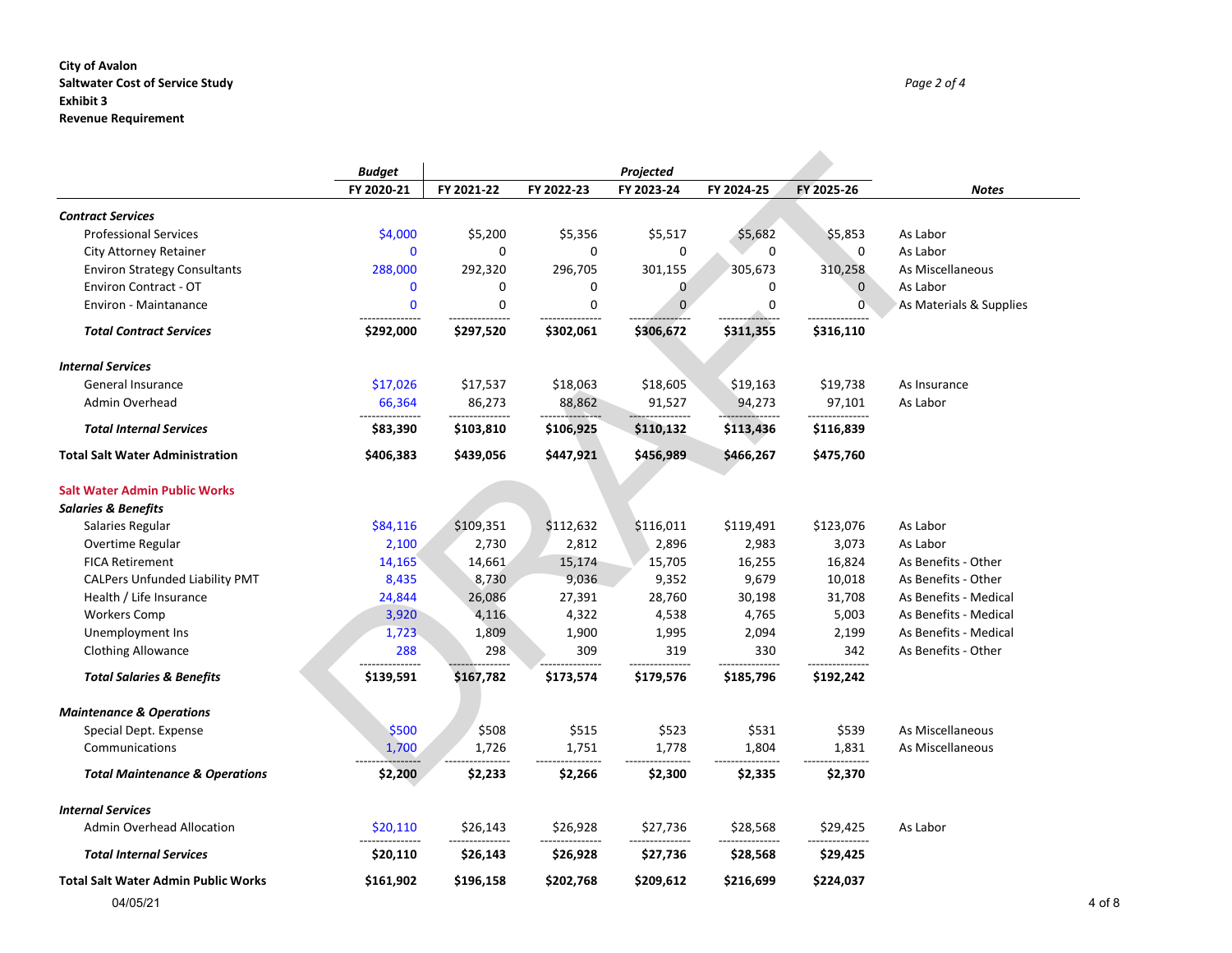### **City of Avalon Saltwater Cost of Service Study** *Page 3 of 4* **Exhibit 3 Revenue Requirement**

|                                                 | <b>Budget</b> |             |             | Projected   |             |              |                           |
|-------------------------------------------------|---------------|-------------|-------------|-------------|-------------|--------------|---------------------------|
|                                                 | FY 2020-21    | FY 2021-22  | FY 2022-23  | FY 2023-24  | FY 2024-25  | FY 2025-26   | <b>Notes</b>              |
| <b>Salt Water Maint &amp; Development</b>       |               |             |             |             |             |              |                           |
| <b>Salaries &amp; Benefits</b>                  |               |             |             |             |             |              |                           |
| Maint. & Repair of Bldg Grnds                   | \$2,000       | \$2,050     | \$2,101     | \$2,154     | \$2,208     | \$2,263      | As Materials & Supplies   |
| <b>Total Salaries &amp; Benefits</b>            | \$2,000       | \$2,050     | \$2,101     | \$2,154     | \$2,208     | \$2,263      |                           |
| <b>Total Salt Water Maint &amp; Development</b> | \$2,000       | \$2,050     | \$2,101     | \$2,154     | \$2,208     | \$2,263      |                           |
| <b>Total Operations &amp; Maintenance</b>       | \$570,284     | \$637,264   | \$652,790   | \$668,755   | \$685,173   | \$702,059    |                           |
| Taxes / Transfers                               |               |             |             |             |             |              |                           |
|                                                 | \$0           | \$0         | \$0         | \$0         | \$0         | \$0          | As Miscellaneous          |
| <b>Total Taxes / Transfers</b>                  | \$0           | \$0         | \$0         | \$0         | \$0         | -----<br>\$0 |                           |
| <b>Debt Service</b>                             |               |             |             |             |             |              |                           |
| Interfund Loan                                  | \$18,023      | \$18,023    | \$18,023    | \$18,023    | \$18,023    | \$0          | Debt Schedule             |
| New SRF Loans                                   | 0             | $\mathbf 0$ | 0           | $\mathbf 0$ | 0           | 0            | Calc @ 2.5% for 20 Yrs    |
| New Revenue Bonds                               | $\Omega$      | $\Omega$    | $\Omega$    | 0           | 0           | 0            | Calc @ 4.5% for 20 Yrs    |
| <b>Total Debt Service</b>                       | \$18,023      | \$18,023    | \$18,023    | \$18,023    | \$18,023    | \$0          |                           |
| <b>Less Connection Fees</b>                     | \$0           | \$0         | \$0         | \$0         | \$0         | \$0          |                           |
| <b>Net Debt Service</b>                         | \$18,023      | \$18,023    | \$18,023    | \$18,023    | \$18,023    | \$0          |                           |
| <b>Rate Funded Capital</b>                      | \$65,000      | \$125,000   | \$140,000   | \$155,000   | \$170,000   | \$185,000    | \$54,935 FY 2019-20 Depr. |
| <b>Reserve Funding</b>                          |               |             |             |             |             |              |                           |
| To / (From) Saltwater Fund - 112                | \$155,717     | \$47,207    | \$35,299    | \$23,353    | \$11,365    | \$17,401     |                           |
| To / (From) Saltwater Reserve Fund - 113        | $\mathbf{0}$  | $\mathbf 0$ | $\mathbf 0$ | $\Omega$    | $\mathbf 0$ | $\Omega$     |                           |
| <b>Total Reserve Funding</b>                    | \$155,717     | \$47,207    | \$35,299    | \$23,353    | \$11,365    | \$17,401     |                           |
| <b>Total Revenue Requirement</b>                | \$809,024     | \$827,494   | \$846,112   | \$865,131   | \$884,561   | \$904,461    |                           |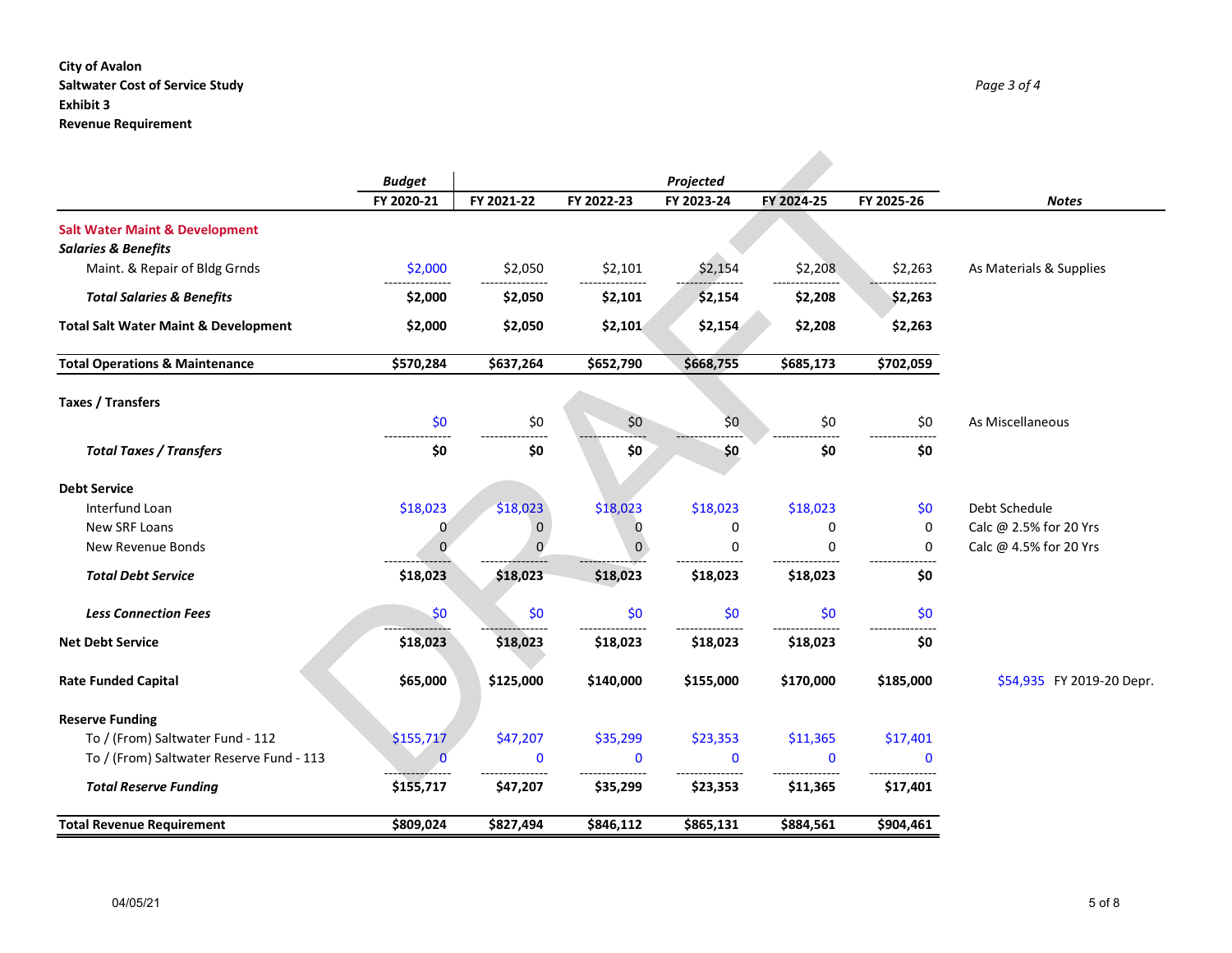#### **City of Avalon Saltwater Cost of Service Study** *Page 4 of 4*

#### **Revenue Requirement**

| <b>Budget</b> |            |            | Projected  |            |            |  |
|---------------|------------|------------|------------|------------|------------|--|
| FY 2020-21    | FY 2021-22 | FY 2022-23 | FY 2023-24 | FY 2024-25 | FY 2025-26 |  |
|               |            |            |            |            |            |  |

|                                                 | <b>Budget</b> |                         |                | Projected                |                         |               |              |
|-------------------------------------------------|---------------|-------------------------|----------------|--------------------------|-------------------------|---------------|--------------|
|                                                 | FY 2020-21    | FY 2021-22              | FY 2022-23     | FY 2023-24               | FY 2024-25              | FY 2025-26    | <b>Notes</b> |
| Bal./(Def.) of Funds                            | \$0           | (517,963)               | ( \$36, 374)   | ( \$55, 246)             | (574, 590)              | (594, 417)    |              |
| Rate Adj. as a % of Rate Rev.                   | 0.0%          | 2.5%                    | 5.1%           | 7.7%                     | 10.4%                   | 13.1%         |              |
| <b>Proposed Rate Adjustment</b>                 | 0.0%          | 2.5%                    | 2.5%           | 2.5%                     | 2.5%                    | 2.5%          |              |
| <b>Months of Adjustment</b>                     | 12            | 12                      | 12             | 12                       | 12                      | 12            |              |
| Add'l Revenue from Adj.                         | \$0           | \$17,963                | \$36,374       | \$55,246                 | \$74,590                | \$94,417      |              |
| Total Bal/(Def.) of Funds                       | \$0           | \$0                     | (50)           | \$0                      | \$0                     | (50)          |              |
| <b>Additional Rate Increase Needed</b>          | 0.0%          | 0.0%                    | 0.0%           | 0.0%                     | 0.0%                    | 0.0%          |              |
| <b>DSC Ratio</b>                                |               |                         |                |                          |                         |               |              |
| Before Rate Adjustment                          | 13.25         | 9.56                    | 8.71           | 7.83                     | 6.92 N/A                |               |              |
| After Rate Adjustment                           | 13.25         | 10.55                   | 10.73          | 10.90                    | 11.06 N/A               |               |              |
| <b>Avg Res Annual Bill</b>                      | \$265.60      |                         |                |                          |                         |               |              |
| After Proposed Rate Adjustment                  | \$265.60      | \$272.24                | \$279.05       | \$286.02                 | \$293.17                | \$300.50      |              |
| Annual \$ Change                                |               | 6.64                    | 6.81           | 6.98                     | 7.15                    | 7.33          |              |
| <b>Cumulative Change</b>                        |               | 6.64                    | 13.45          | 20.42                    | 27.57                   | 34.90         |              |
| Avg Res Monthly Bill                            | \$22.13       |                         |                |                          |                         |               |              |
| After Proposed Rate Adjustment                  | \$22.13       | \$22.69                 | \$23.25        | \$23.84                  | \$24.43                 | \$25.04       |              |
| Annual \$ Change                                |               | 0.55                    | 0.57           | 0.58                     | 0.60                    | 0.61          |              |
| Cumulative Change                               |               | 0.55                    | 1.12           | 1.70                     | 2.30                    | 2.91          |              |
| <b>Reserve Funds</b>                            |               |                         |                |                          |                         |               |              |
| <b>Saltwater Fund - 112</b>                     |               |                         |                |                          |                         |               |              |
| <b>Beginning Balance</b>                        | \$26,288      | \$182,005               | \$229,212      | \$264,511                | \$287,864               | \$299,229     |              |
| Plus: To Operating Reserves                     | 155,717       | 47,207                  | 35,299         | 23,353                   | 11,365                  | 17,401        |              |
| Interfund Loan Proceeds                         | $\bf{0}$<br>0 | $\bf{0}$<br>$\mathbf 0$ | 0              | $\mathbf 0$              | $\bf{0}$<br>$\mathbf 0$ | $\bf{0}$<br>0 |              |
| Less: Uses of Funds                             | \$182,005     | \$229,212               | 0<br>\$264,511 | $\mathbf 0$<br>\$287,864 | \$299,229               | \$316,630     |              |
| <b>Ending Balance</b><br>Target: 90 days of O&M | \$140,618     | \$157,134               | \$160,962      | \$164,899                | \$168,947               | \$173,111     |              |
| <b>Saltwater Reserve Fund - 113</b>             |               |                         |                |                          |                         |               |              |
| <b>Beginning Balance</b>                        | \$0           | \$0                     | \$0            | \$0                      | \$0                     | \$0           |              |
| Plus: To Operating Reserves                     | 0             | $\mathbf 0$             | $\mathbf 0$    | $\mathbf 0$              | $\mathbf 0$             | 0             |              |
| Less: Uses of Funds                             | 0             | 0                       | 0              | 0                        | $\pmb{0}$               | 0             |              |
| <b>Ending Balance</b>                           | \$0           | \$0                     | \$0            | \$0                      | \$0                     | \$0           |              |
| <b>Total Reserve Funds</b>                      | \$182,005     | \$229,212               | \$264,511      | \$287,864                | \$299,229               | \$316,630     |              |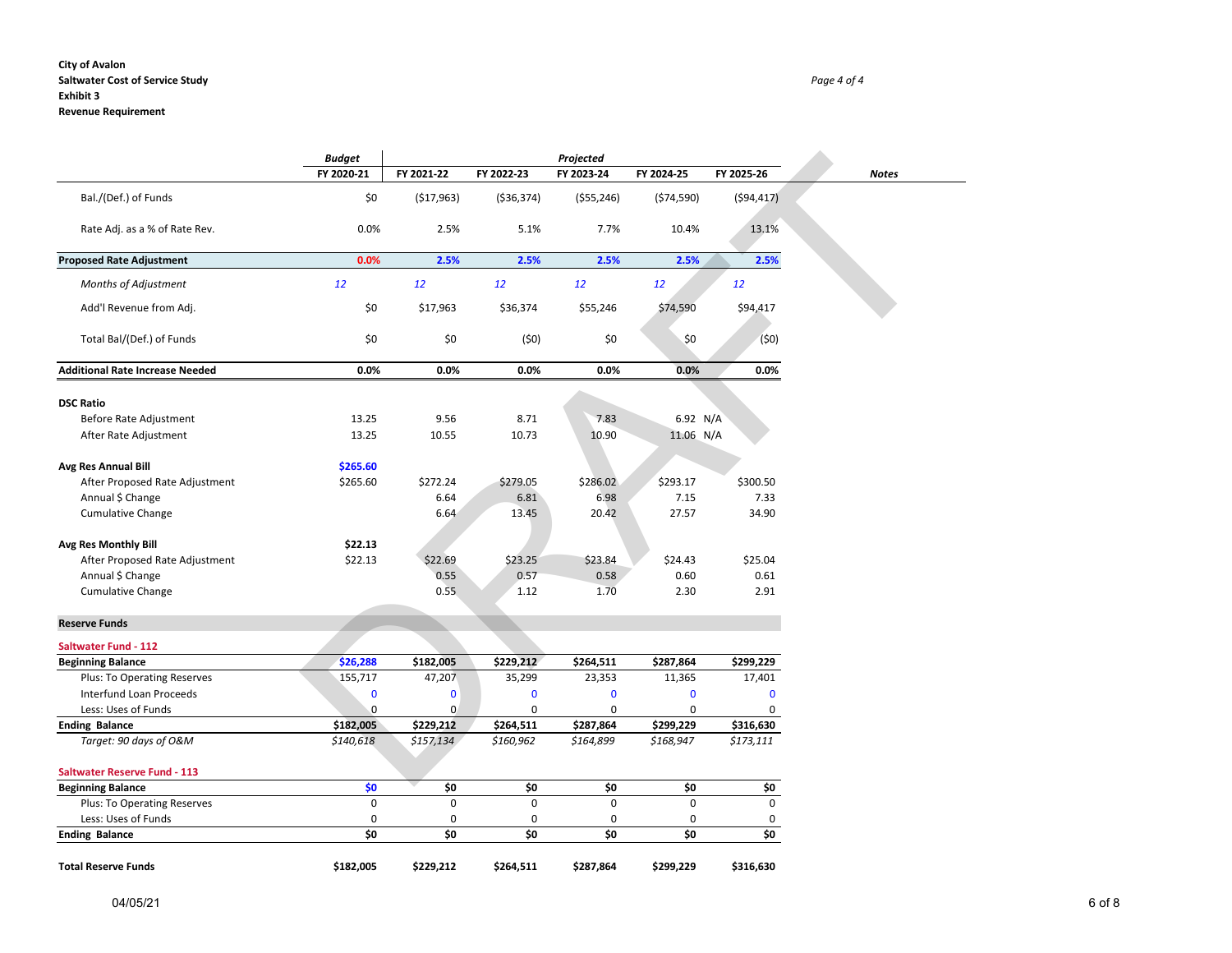### **City of Avalon**

# **Saltwater Cost of Service Study Inflation 2.7%** *Page 1 of 1*

# **Exhibit 4**

**Capital Improvement Plan**

|                                           | FY 2020-21 | FY 2021-22   | FY 2022-23   | FY 2023-24 | FY 2024-25 | FY 2025-26 | <b>Total</b> |
|-------------------------------------------|------------|--------------|--------------|------------|------------|------------|--------------|
| Saltwater Capital Improvement             | \$50,000   | \$50,000     | \$50,000     | \$50,000   | \$50,000   | \$50,000   | \$300,000    |
| <b>Total Capital Projects</b>             | \$50,000   | \$50,000     | \$50,000     | \$50,000   | \$50,000   | \$50,000   | \$300,000    |
| <b>Future Unidentified Projects</b>       | \$15,000   | \$75,000     | \$90,000     | \$105,000  | \$120,000  | \$135,000  | \$540,000    |
| <b>To Capital Reserves</b>                | \$0        | \$0          | \$0          | \$0        | \$0        | \$0        | \$0          |
| <b>Total Capital Improvement Projects</b> | \$65,000   | \$125,000    | \$140,000    | \$155,000  | \$170,000  | \$185,000  | \$840,000    |
| <b>Less: Outside Funding Sources</b>      |            |              |              |            |            |            |              |
| Saltwater Fund - 112                      | \$0        | \$0          | \$0          | \$0        | \$0        | \$0        | \$0          |
| Saltwater Reserve Fund - 113              | 0          | 0            | $\mathbf{0}$ | 0          | $\bf{0}$   | $\bf{0}$   | $\mathbf 0$  |
| New SRF Loans                             | 0          | $\mathbf{0}$ | $\mathbf 0$  | 0          | $\bf{0}$   | 0          | 0            |
| New Revenue Bonds                         | 0          | 0            | 0            | 0          | 0          | 0          | 0            |
| <b>Total Outside Funding Sources</b>      | \$0        | \$0          | \$0          | \$0        | \$0        | \$0        | \$0          |
| <b>Rate Funded Capital</b>                | \$65,000   | \$125,000    | \$140,000    | \$155,000  | \$170,000  | \$185,000  | \$840,000    |
|                                           |            |              |              |            |            |            |              |